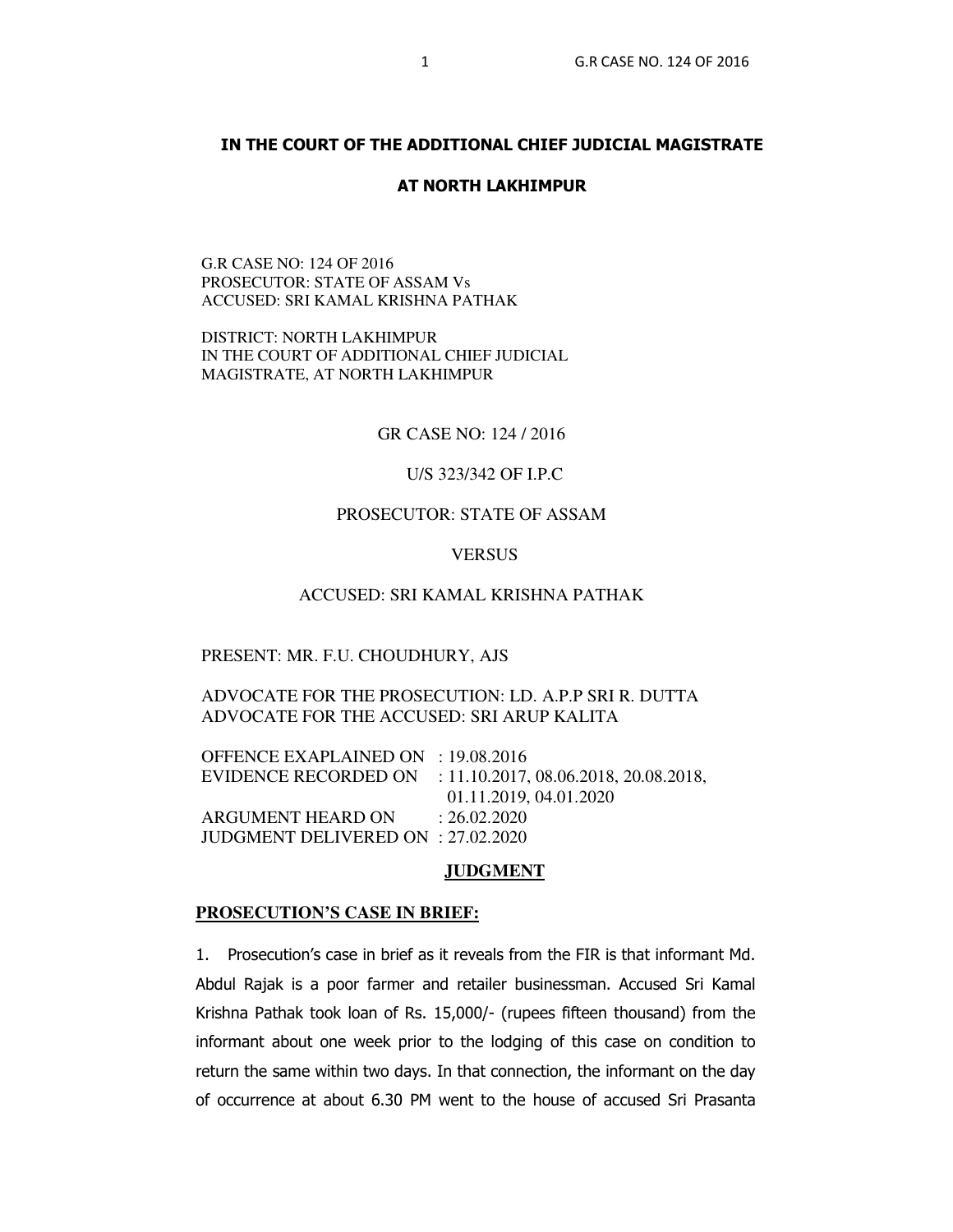Rajkhowa to meet accused Kamal Krishna Pathak. The informant then demanded the aforesaid money and at that time accused Sri Kamal Krishna Pathak hit the informant on his head with a piece of brick and then dragged him on the ground. Thereafter, accused Sri Prasanta Rajkhowa grabbed the informant and assaulted him with brick and caused injury and tried to kill him. The informant somehow managed to save himself and subsequently lodged an FIR about the occurrence before the OC of Boginadi police station.

2. On receipt of the F.I.R, a case was registered being numbered as Boginadi P.S Case No. 09/16 and after investigation I.O of the case submitted charge sheet against accused Sri Kamal Krishna Pathak for the offences punishable u/s 323/342 of IPC. Copies of relevant documents were furnished to the accused u/s 207 CrPC. Considering the relevant documents and hearing both the parties, particulars of offences punishable u/s 323/342 of IPC are read over and explained to the accused person to which he pleaded not guilty and stood to face the trial.

 3. The prosecution in support of its case examined nine witnesses, whereas the defence did not examined any witness. The accused was examined u/s 313 of CrPC. Defence case is of total denial as it reveals from the statement made by the accused and also the tenor of cross-examination of prosecution witnesses by defence. I have heard the learned counsel for both the parties. I have heard the learned counsel for both the parties.

4. Upon hearing and on perusal of record I have framed the following points for determination-

### 5.**POINTS FOR DETERMINATION:**

(i) Whether the accused on 11.01.2016 at about 6.30 PM at Damorikhowa village under Boginadi police station, voluntarily hit informant with a piece of brick with the intention to cause hurt, and thereby caused injury, and thereby committed an offence punishable u/s 323 of IPC?

(ii) Whether the accused on 11.01.2016 at about 6.30 PM at Damorikhowa village under Boginadi police station, wrongfully restrained informant Md. Abdul Rajak in such a manner as to prevent the informant from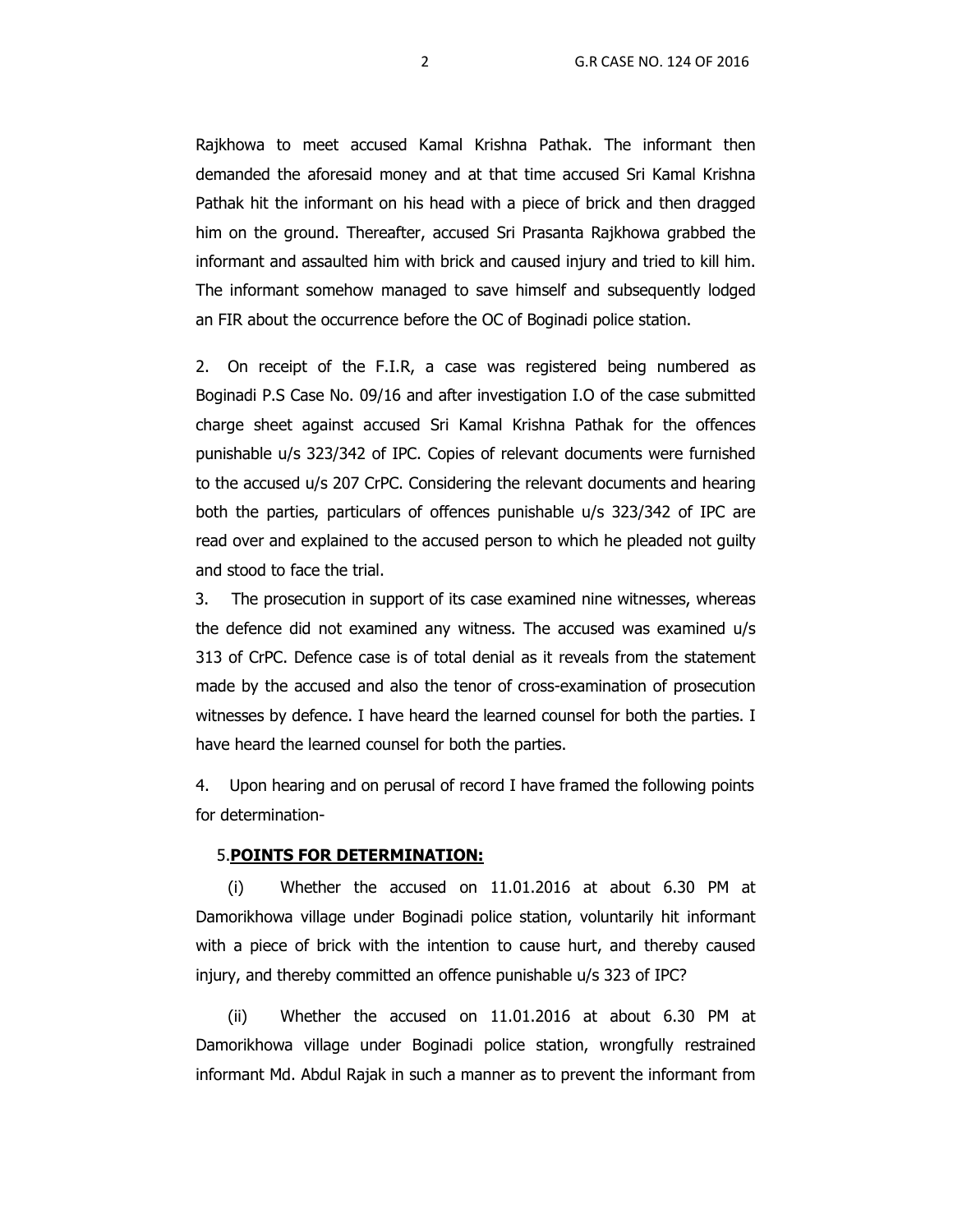proceeding beyond certain circumscribing limit, and thereby committed an offence punishable u/s 342 of IPC?

#### **DISCUSSION OF EVIDENCE, DECISION AND REASONS THEREOF:**

### **POINT NO. 1 AND 2:**

6. For the sake of convenience and as because point no. 1 & 2are interconnected, hence they are taken up herein together for discussion & decision as follows:

7. As regards the aforesaid points for determination, informant Md. Abdul Rajak as PW-2 in his evidence-in-chief has stated that the accused took money from him with a promise to supply fish but later on the accused did not supplied the fish. On the day of occurrence, the accused called him in the house of village Counsellor Rajkhowa to return the aforesaid money. He then went to the house of said Rajkhowa. The accused then denied to return the money. Thereafter, the accused hit him on his head with a piece of brick as a result of which he sustained injury on the back of his left ear.

8. In the above context, PW-1 Sri Dhenuram Rajkhowa in his evidence-inchief has stated that at the time of occurrence he was at his home and he heard sound of somebody running outside the house. He then came out of the house but did not find anybody there. On the next day, he came to know that there took place an altercation between the accused and informant. In his cross-examination, PW-1 has stated that he did not see the occurrence.

9. PW-3 Sri Ajit Kalita in his evidence-in-chief has stated that at the time of occurrence he along with the accused and one Nirmal Borah and Lila Kt. Dulakakharia were present in the house of Sri Prasanta Rajkhowa where the occurrence took place. At that time, there took place an altercation between the accused and informant. The informant then hit the accused on his shoulder with a torch light.

10. Now, on perusal of the evidence deposed by PW-2 and PW-3 as narrated above, it is seen that the version deposed by PW-2 and PW-3 are totally contradictory. To be more specific, though PW-2 has stated that the accused has assaulted him/PW-2, but on the other hand, PW-3 has stated that the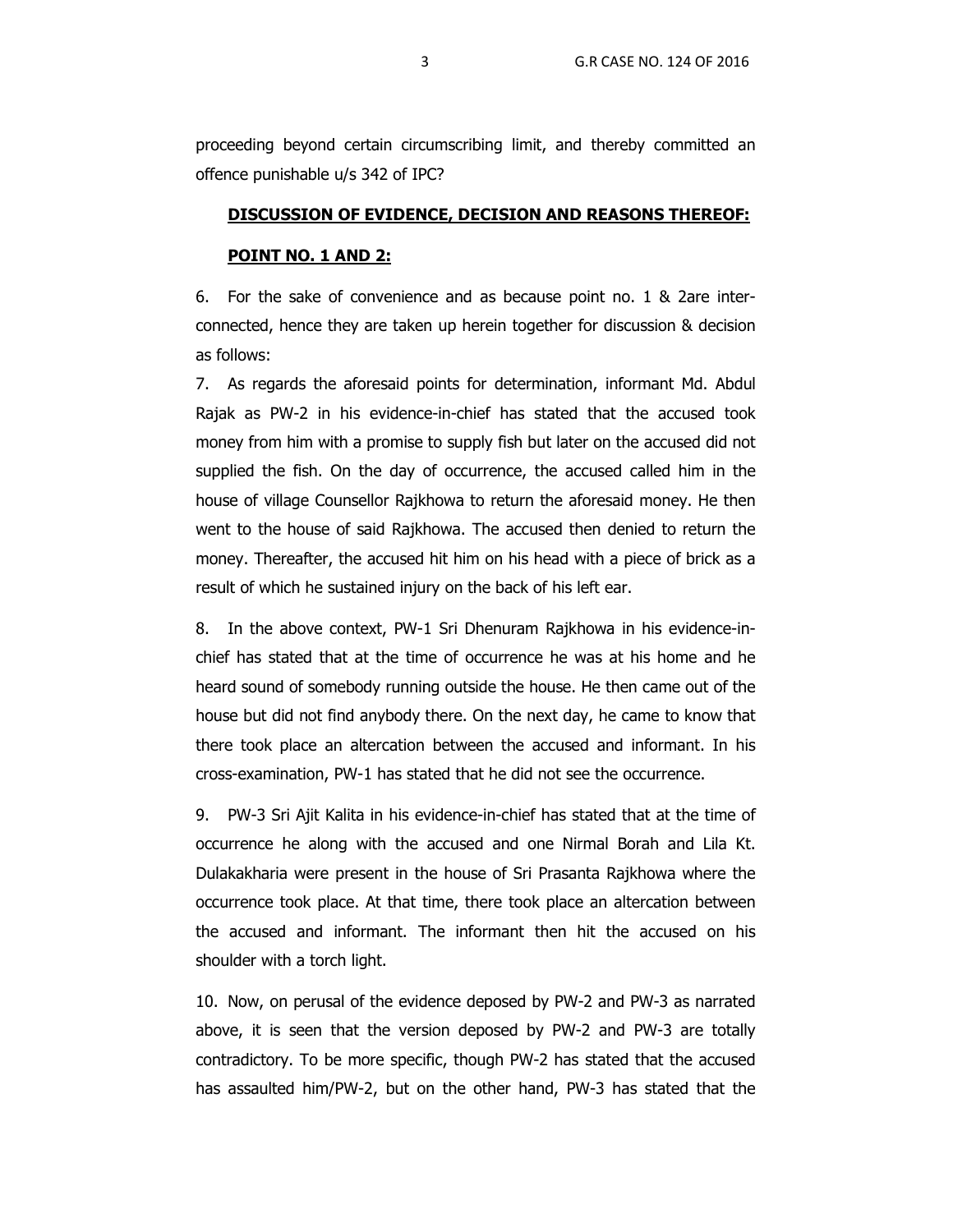informant/PW-2 has assaulted the accused at the time of occurrence. Be it mentioned here that both the PW-2 and PW-3 have claimed themselves to be eye witnesses of alleged occurrence. Under such circumstances, I am of the opinion that it is not safe at all to rely upon the version stated by PW-2 and PW-3 in their respective evidence-in-chief. Further, it is important to note here that though the informant in his FIR/Ext-1 has stated that the accused along with Sri Prasanta Rajkhowa have jointly assaulted him, but in his evidence the informant as PW-1 has not stated anything about any such assault by Sri Prasanta Rajkhowa. This shows that the version stated by informant in the FIR is inconsistent with the version stated by him in his evidence-in-chief. Such inconsistency, being related to material part of the alleged occurrence creates doubt as regards the credibility of the version deposed by PW-1.

11. Moreover, PW-1 in his evidence has not stated anything about any assault by the accused upon informant and has simply stated that there took place an altercation between both the parties. As such, it is clear that PW-1 has not stated anything to support the alleged assault and wrongful confinement by the accused upon the informant. Similarly, PW-4 Smt. Harumai Borah, PW-5 Sri Lakhyajit Borah and PW-6 Sri Papu Borah in their respective evidence have not stated anything in support of the case of prosecution. This creates further doubt as regards the credibility of the allegations made by PW-2 in his evidence-in-chief against the accused.

12. Besides the above, though PW-7 Dr. Mouchumi Saikia, who being the Medical Officer posted at Boginadi Model Hospital on 11.01.2016 examined informant Md. Abdul Rajak, in her evidence-in-chief has stated that she found laceration behind the left ear of size 1cm X 1cm. However, there is nothing specific in the evidence of PW-7 which can prove that the said injury was caused by the accused persons. Under such circumstances, the sole finding of PW-7 cannot prove the allegations made against the accused in the FIR.

13. Before parting with the discussion, I deem it fit to mention here that though PW-8 Md. Mohinur Ali in his evidence-in-chief has stated that he heard that a fighting took place between the accused and informant and subsequently he saw injury on the head of informant, but in his crossexamination, the PW-8 has clarified that he did not see the occurrence with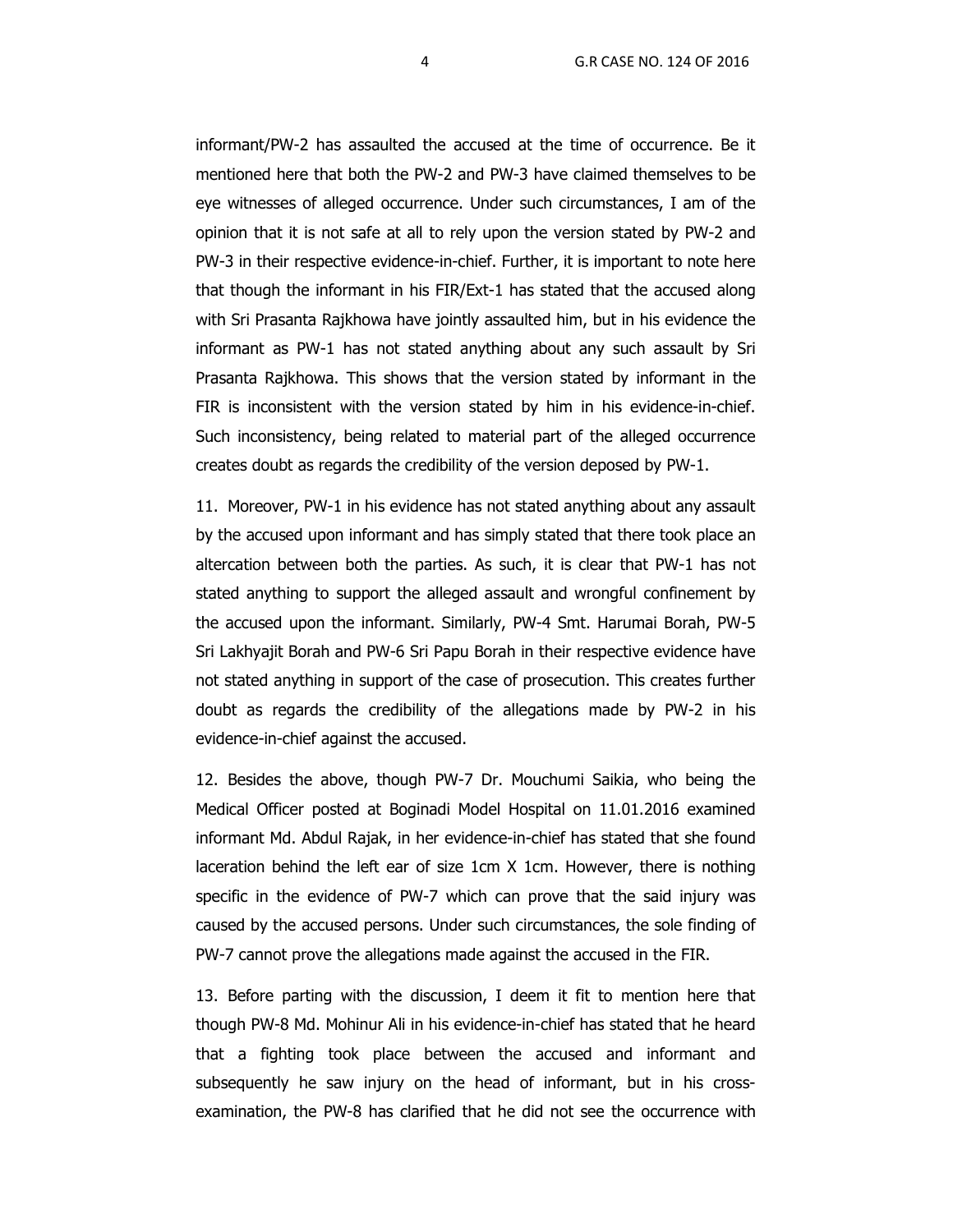his own eyes and he saw the injury on the next day of occurrence. As such, it is evident that the version of PW-8 regarding the alleged fighting between informant and accused is totally hearsay and the same cannot be believed unless corroborated by some other reliable evidence.

14. Considering the entire discussion made above, it is clear that witnesses examined by prosecution have failed to prove beyond reasonable doubt that the accused has committed the offences as alleged in the FIR.

DECISION: This point is therefore decided in the negative and goes against the prosecution.

#### **ORDER**

15. In view of the discussions made above and the decisions reached in the foregoing point for determination, it is held that the witnesses examined by prosecution have failed to prove beyond reasonable doubts that accused Sri Kamal Krishna Pathakhas committed the offences punishable under section342/323of IPCas alleged, and as such, the accused person is acquitted of the charge under section 342/323of IPC on benefit of doubtand he be set at liberty forthwith.

The bail bond of the accused person shall remain in force for another six months from today.

 This judgment is given under my hand, and seal of this court on this the 27<sup>th</sup> day of February, 2020.

The case is disposed of on contest.

 F.U. Choudhury Additional Chief Judicial Magistrate North Lakhimpur